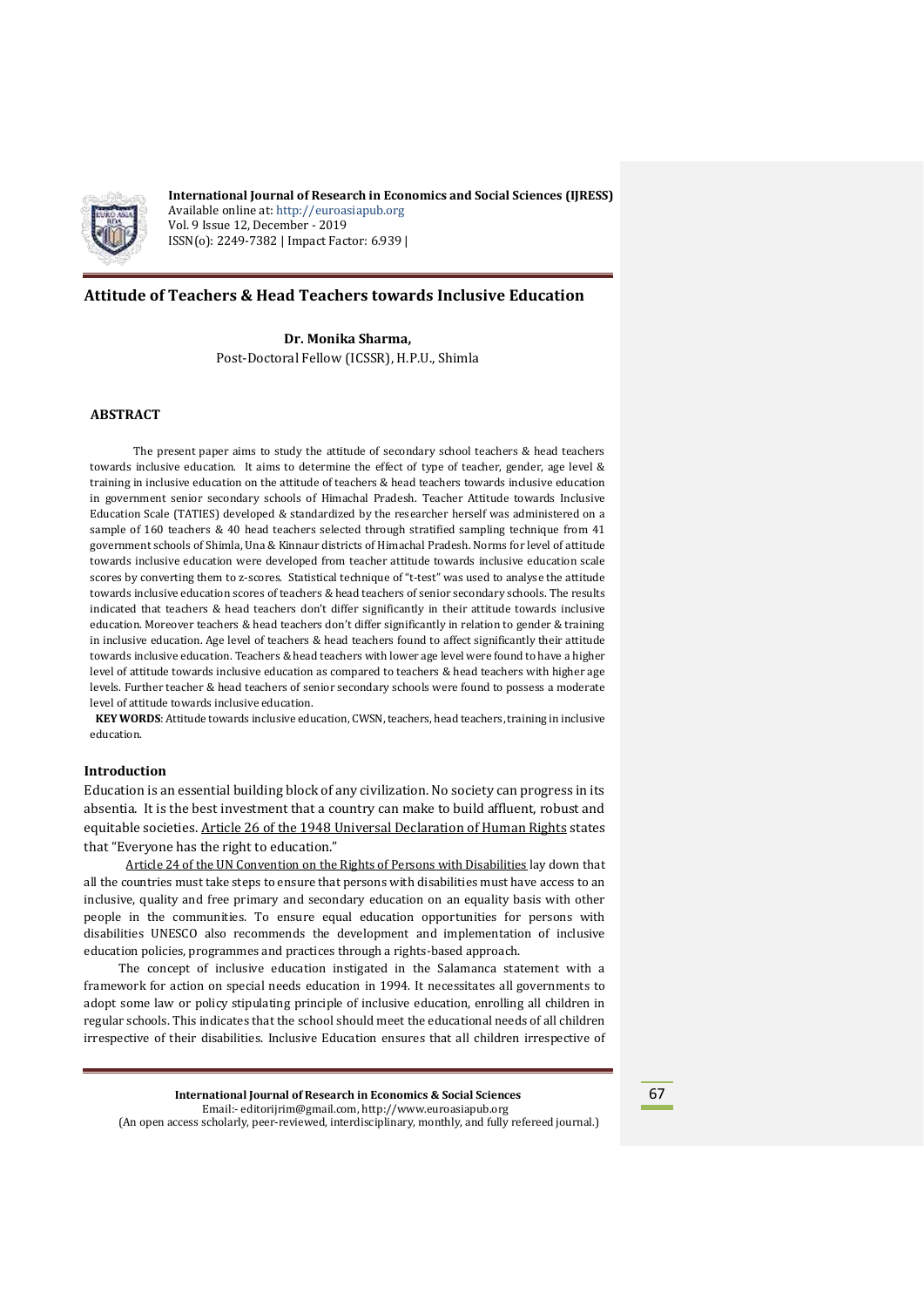their disability being able to learn together with normal children in ordinary school or community educational settings with appropriate network of support services. It is a process of strengthening of the education system to reach out to all learners and as a key strategy to achieve Education For All (UNESCO). Inclusion refers to the full-time placement of children with mild, moderate and severe disabilities in a regular classroom. Inclusive education differs from earlier terms 'integration' and 'mainstreaming', that tended to be associated primarily with education of children with disability. In fact Inclusion is a culture in itself which is created by people with commitment, enthusiasm, and determination to overcome the stumbling blocks that will persistently ascend. It is reflected in environments, behaviours, language and the continual challenging of oppressive values and attitudes, such as disablism.

Expanding access to inclusive education is part of a worldwide agenda today. Several studies related to inclusive education has been taken by various researchers at different levels. Hsien et al.(2009) found lack of training in inclusive education may lead to lower level of positive attitudes towards the inclusion among teachers. Inclusive education ensures that CWSN (Children With Special Needs) are placed in ageappropriate classes in their own neighbourhood schools to receive high quality teaching, interventions and provisions which enable them to meet success in the core curriculum regardless to any challenges they have (Bui et al., 2010; Alquraini & Gut, 2012). Khochen and Radfort (2010) revealed a positive attitude of teachers towards the inclusion of CWSN students in mainstream schools. Effective implementation of inclusive education entails consideration of policy matters, legislation on reforms, adequate financial, human, intellectual& infrastructural resources. The inclusion of CWSN poses challenges for teachers in the regular classroom. There is an urgent need to provide competencies at various levels for inclusion to be successful (Astha et al., 2012). Alhassan (2014) reported that teachers' attitudes toward students with disabilities are different due to different schools' practices of inclusion. He found that a negative attitude of teachers was associated with large class-sizes and the presence of a student with disability in the classroom.

Tsakiridou and Polyzopoulou (2014) found that establishing collaborative support networks in school districts and the development of teacher education programs are required for developing positive teacher attitude towards inclusive education. Galovic et al. (2014) revealed that in general the teachers held neutral attitude towards inclusive Education and more positive expectations regarding that outcomes of inclusion. This study also indicates that the teachers with previous positive experience with working in an inclusive environment were reported more positive attitude toward inclusive education. Kaur and Kaur (2015) found no significant difference between male and female secondary school teachers with respect to their attitude towards inclusive education. This study also indicated a significant difference between rural and urban secondary school teachers with respect to their attitude towards inclusive education. On the other hand, Ashfaq et al. (2015) found that there is no significant difference in attitude of school heads in relation to gender towards inclusion of students with disabilities. Moreover school heads of rural area were found to possess more positive attitude towards inclusion.

Kumar (2016) has explored the Teachers' Attitudes towards Inclusive Education System & found a significant difference between rural and urban teachers towards inclusive Education. A significant difference between male & female teachers and low experience & high experience

**International Journal of Research in Economics & Social Sciences** Email:- editorijrim@gmail.com, http://www.euroasiapub.org (An open access scholarly, peer-reviewed, interdisciplinary, monthly, and fully refereed journal.) **Commented [MS1]:** 

68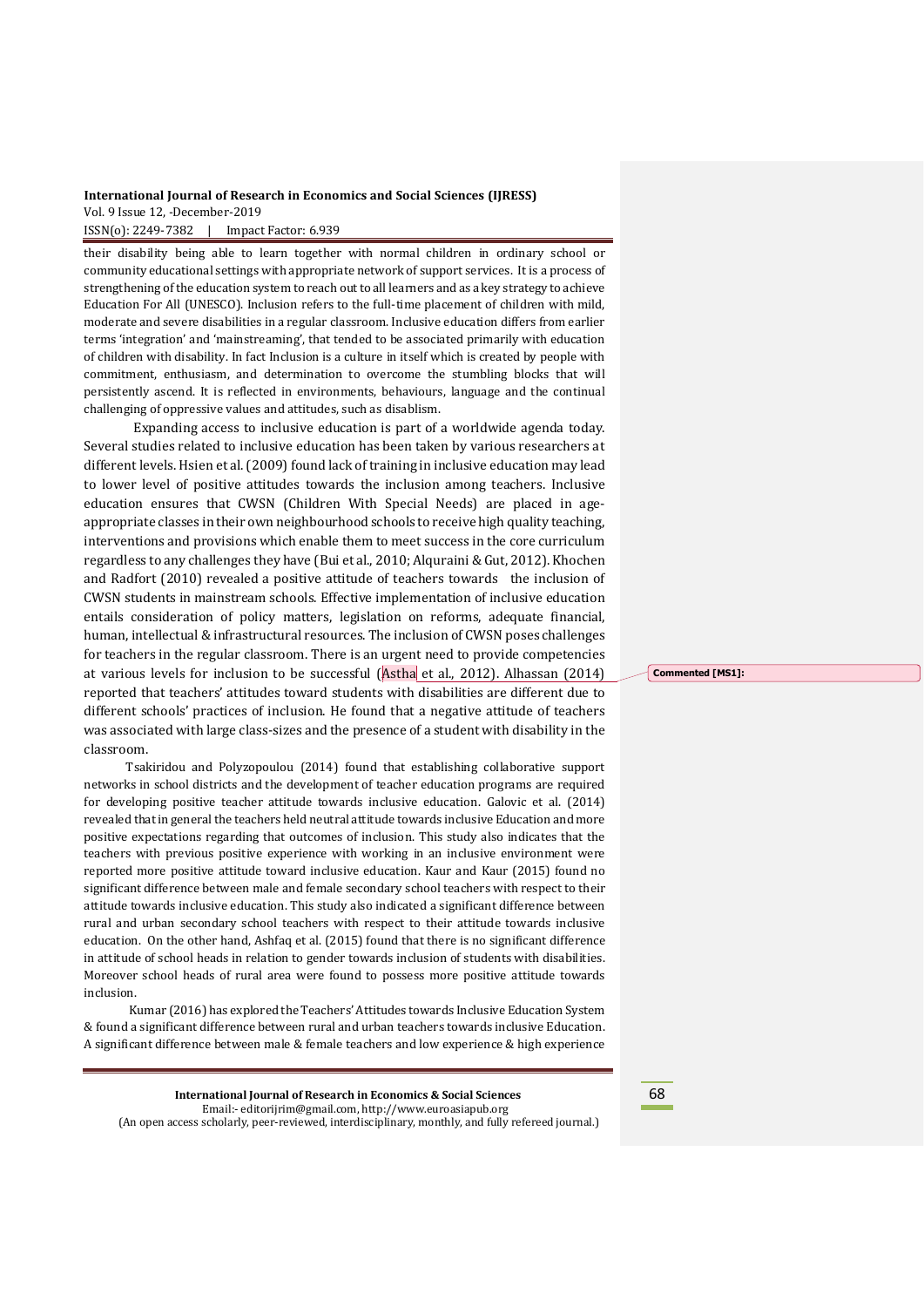ISSN(o): 2249-7382 | Impact Factor: 6.939

teachers towards inclusive education was also revealed. Bhatnagar and Das (2018) found a positive attitude of teachers towards theinclusion of students with disabilities in New Delhi. The study reported that male, younger, less experienced and postgraduate teachers were more positive towards inclusion.

# **THE PRESENT STUDY**

The present study endeavours to find the attitude of Teachers & Head Teachers of senior secondary schools of Himachal Pradesh towards Inclusive Education. It entails to study the attitude towards inclusive education in relation to type of teacher, gender, age level and training in inclusive education.

### **Inclusive Education**

Inclusive education or Inclusion is a new approach in education system in which students with disability are integrated with non-disabled children in a general classroom for most of the school day. The students with disability include visually impaired, hearing impaired, leprosy cured, locomotor disable or physically handicapped, mentally retarded, mentally ill, speech impaired, learning disabled autistic and those diagnosed with cerebral palsy.

### **Attitude towards Inclusive Education**

Attitude is an internal state of an individual that predisposes the person to make an evaluation along a continuum, which in turn influences subsequentbehaviours enacted by the individual.

 For the present study Attitude towards Inclusive Education refers to the aggregate score obtained on Teacher Attitude Toward Inclusive Education Scale (TATIES) developed & standardized by the researcher herself.

## **Type of Teachers**

It refers to Teachers & Head Teachers/Principals serving in government senior secondary schools of Himachal Pradesh.

# **Gender**

It refers to male & female teachers.

# **Age level**

Two type of age levels of the teachers has been taken for the study, viz.

- $\triangleright$  Lower Age Level: Less than or equal to 40 Years
- $\triangleright$  Higher Age Level: More than 40 Years

### **Training in Inclusive Education**

It refers to any type of workshop/refresher course or orientation programme attended by the teachers on inclusive education.

### **Significance of Study**

Inclusive system provides a better quality education for all the children and is instrumental in changing discriminatory attitudes. If we want to ensure the right to education  $\&$  equal opportunities for all, the inclusive education is pre-requisite. Inclusive education is regarded as the only way to future educational system that will lead us to improved education for a healthier society and world at large.

 Forlin (2004) claims that teachers' knowledge and skills, together with their attitudes and beliefs are crucial in the development of inclusive practices. But even today the majority of teachers are not still comfortable in including children with disabilities in their classrooms.

> **International Journal of Research in Economics & Social Sciences** Email:- editorijrim@gmail.com, http://www.euroasiapub.org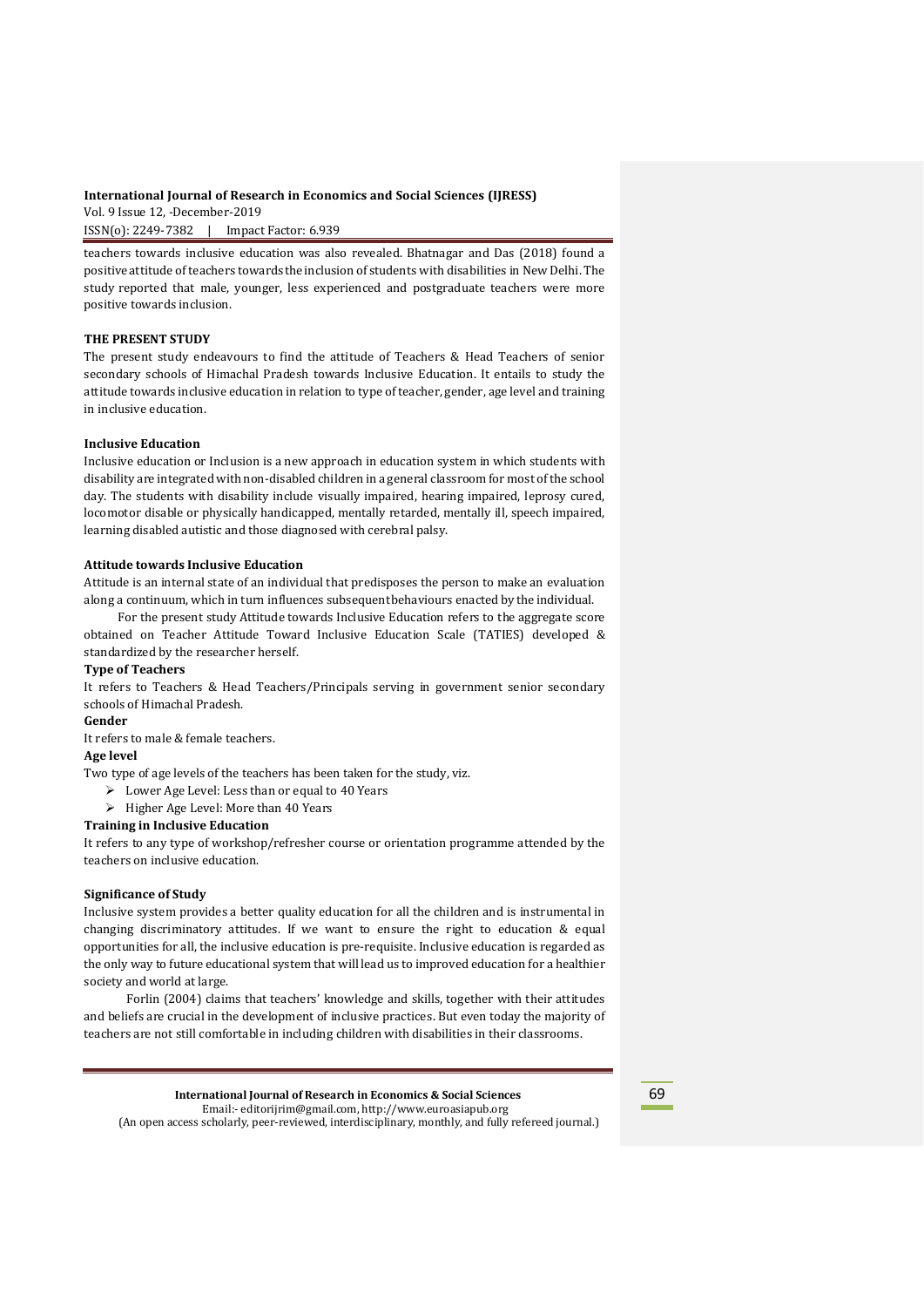Besides teachers' positive attitude towards inclusive education a favourable attitude of the school leader is equally important for inclusion to be effective. The negative attitudes of head teacher, administers, inspectors etc. can be chief obstacles to inclusion (UNESCO, 2009, p.20). The literature review by Stubbs (2011) found that leadership was important as it improves student-teacher relationships, leads to better outcomes from teacher appraisals, and aids improved collaboration between teachers. No matter how committed or well-trained a teacher is, the negative attitudes of a school head teacher/principal can make it very challenging for a new teacher to implement their understandings and ideas. Therefore assessing the attitude towards inclusive education of head teachers along with the teachers is no doubt crucial. A thorough review of literature revealed that no studies have directly investigated the secondary school teachers' & head teachers' attitude towards inclusion in general education classroom particularly in the Himachal Pradesh. So the researcher intends to investigate the attitude of senior secondary teachers & head teachers towards the inclusion of CWSN in general education classroom, and the effect of variables such as Type of Teacher, Gender, Age level & Training in inclusive education on their attitude towards inclusive education.

#### **Statement of the Problem**

The present study is stated as "A study of Attitude of Teachers & Head Teachers towards Inclusive Education".

### **Objectives of the Study**

- 1. To study the attitude of Teachers & Head Teachers of senior secondary schools towards Inclusive Education.
- 2. To study the attitude of Teachers & Head Teachers of senior secondary schools towards inclusive education in relation to gender.
- 3. To study the attitude of Teachers & Head Teachers of senior secondary schools towards inclusive education in relation to their age level.
- 4. To study the difference in attitude of Teachers & Head Teachers towards inclusive education in relation to training in inclusive education.

#### **Hypotheses of the Study**

- 1. There is no significant difference in the attitude of Teachers & Head Teachers of senior secondary schools towards Inclusive Education.
- 2. There is no significant difference in the attitude of Teachers & Head Teachers of senior secondary schools toward inclusive education in relation to gender.
- 3. There is no significant difference in the attitude of Teachers & Head Teachers of senior secondary schools towards inclusive education in relation to their age level.
- 4. There is no significant difference in attitude of Teachers & Head Teachers of senior secondary schools towards inclusive education in relation to training in inclusive education.

### **METHODOLOGY**

To study the attitude of Teachers & Head Teachers of senior secondary schools towards inclusive education descriptive research method was employed. Here an effort by the researcher has been made to study the attitude towards inclusive education (the dependent variable) due to independent variables viz. type of teacher, gender, age level and training in inclusive education.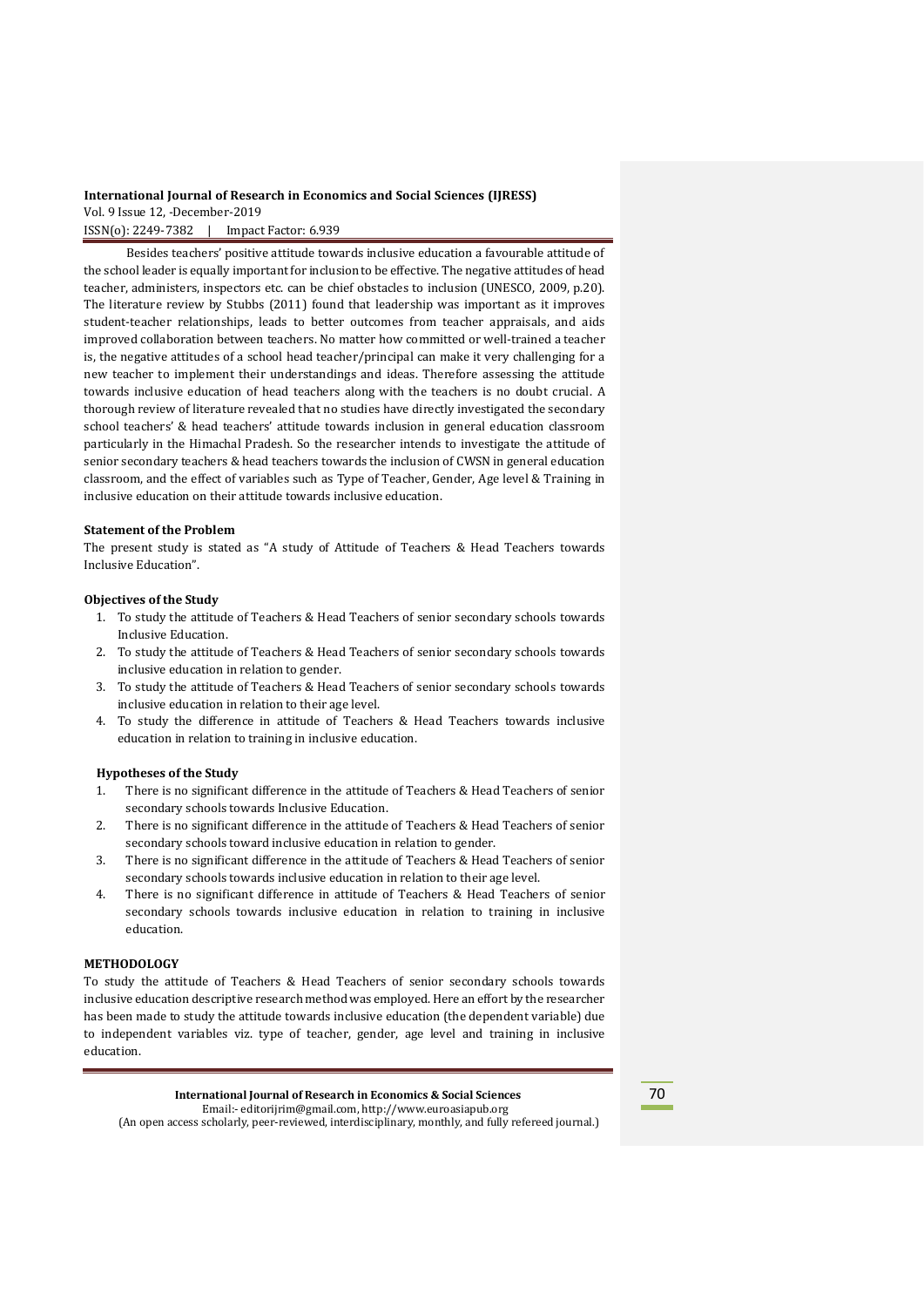## **Sample**

Government senior secondary school teachers & head teachers of Himachal Pradesh form the population for the present study. The sample of the study has been taken from the 41 government senior secondary schools of 3 districts (Shimla, Kinnaur & Una) selected through stratified random sampling technique. Further 160 teachers selected randomly & available 40 head teachers from the selected 41 secondary schools constitute the sample for the study. Therefore the sample of the study comprised 160 teachers & 40 Head Teachers from 41 selected government senior secondary schools of Himachal Pradesh.

#### **Teacher Attitude Toward Inclusive Education Scale (TATIES)**

For collecting the data on Attitude of the secondary school teachers & head teachers Teacher Attitude Toward Inclusive Education Scale (TATIES) developed by the researcher herself was used. The tool consists of 55 items in all having 39 favourable and 16 unfavourable items along a five point scale of strongly agree, agree, undecided, disagree and strongly disagree carrying a weighted of 5,4,3,2,1 for favourable items and just the reverse in case of unfavourable items. The validity of TATIES was ascertained in terms of item validity, content validity and cross validity. Further the test retest & split half reliability of the scale was found to be 0.70 & 0.76 respectively. The researcher also developed the norms for interpreting teacher attitude towards inclusive education Scores. For the purpose TATIES was administered on 840 secondary school teachers & the TATIES score were converted to z-scores.

#### **ANALYSIS AND INTERPRETATION**

To fulfil the objectives of the present study, the researcher analysed and interpreted the obtained data on attitude of teachers & head teachers of secondary schools towards inclusive education using the statistical technique of 't'-test.

#### **Attitude of Teachers & Head Teachers towards Inclusive Education**

To study the Attitude of Teachers & Head Teachers towards Inclusive Education 't'-test was applied to attitude scores of teachers and head teachers of secondary schools towards Inclusive Education. The results have been tabulated below:

### **TABLE-1**

| 't'-Values showing significance of difference in Attitude Scores of                        |
|--------------------------------------------------------------------------------------------|
| <b>Feachers &amp; Head Teachers of Senior Secondary Schools towards Inclusive Educatio</b> |

| Category      | N   | Mean   | <b>SD</b> | <b>SED</b> | 't'-value   |
|---------------|-----|--------|-----------|------------|-------------|
|               |     |        |           |            | $(df=198)$  |
| Teachers      | 160 | 170.13 | 22.03     |            |             |
|               |     |        |           | 2.46       | $1.14$ (NS) |
| Head Teachers | 40  | 172.93 | 11.05     |            |             |

A perusal of Table-1, reveals that the calculated 't' value came out to be 1.14, which is lower than the table value of 't'(1.97) at df 198, even at .05 level of significance. Thus the hypothesis no. 1, "there is no significant difference in the attitude towards inclusive education of teachers & head teachers of senior secondary schools" was retained. Thus it may be interpreted that senior secondary school teachers & head teachers do not differ significantly in their attitude towards inclusive education. More over the mean scores of attitude towards inclusive education of teachers (170.13) and head teachers (172.93) indicated a moderate level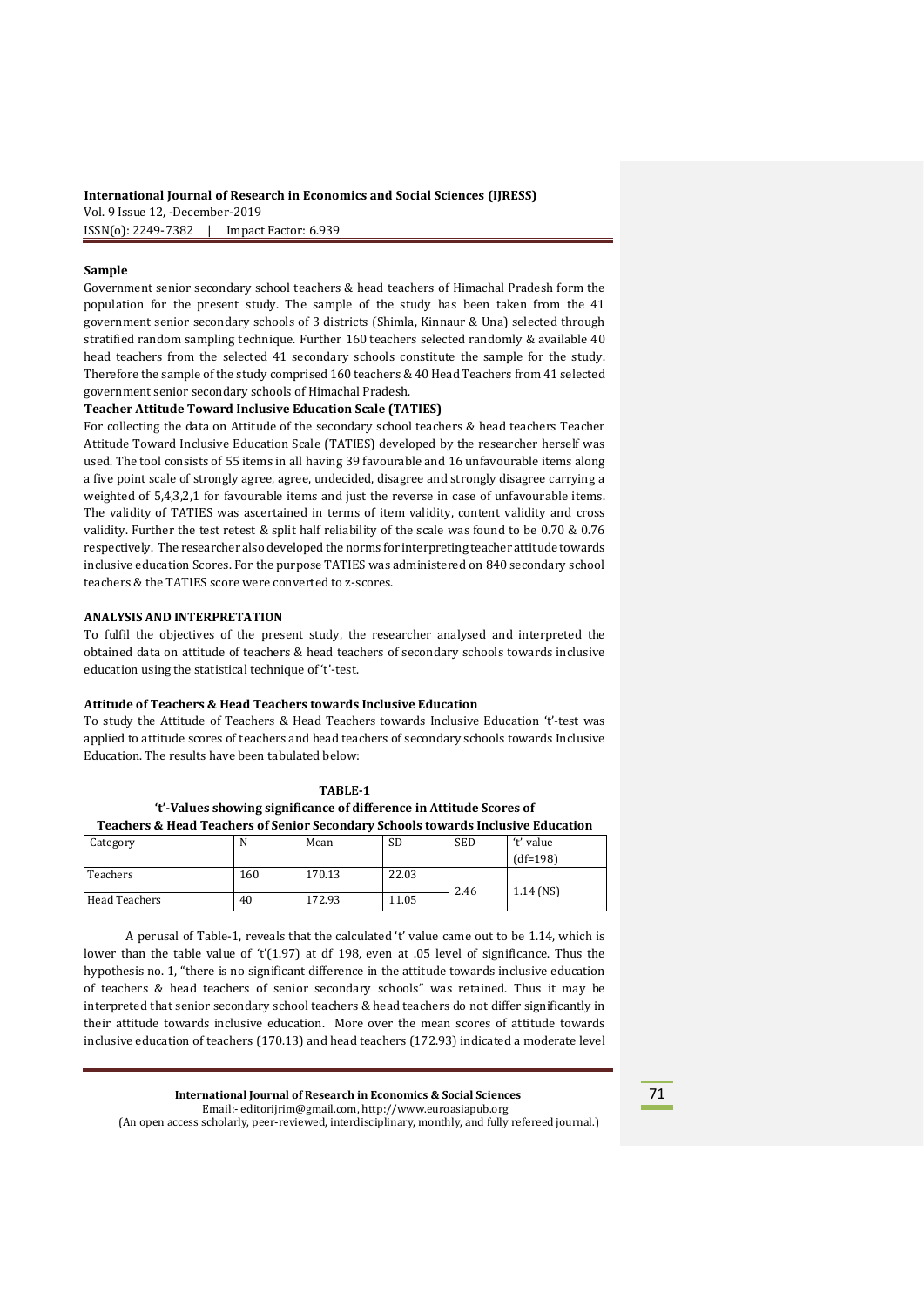ISSN(o): 2249-7382 | Impact Factor: 6.939

of attitude towards inclusive education among senior secondary school teachers & head teachers.

# **Attitude of Teachers & Head Teachers towards Inclusive Education in relation to Gender**

To study the Attitude of Teachers & Head Teachers towards Inclusive Education in relation to gender 't'-test was applied to attitude scores towards Inclusive Education of male and female senior secondary school teachers & head teachers. The results have been tabulated below:

## **TABLE-2 't'-Values showing significance of difference in Attitude Scores towards Inclusive Education of Male & Female Senior Secondary School Teachers & Head Teachers**

| Gender | N   | Mean   | <b>SD</b> | <b>SED</b> | ʻt'-value   |
|--------|-----|--------|-----------|------------|-------------|
|        |     |        |           |            | $(df=198)$  |
| Male   | 100 | 168.91 | 22.47     |            |             |
|        |     |        |           | 2.87       | $1.24$ (NS) |
| Female | 100 | 172.46 | 17.86     |            |             |

A perusal of Table-2, reveals that the calculated 't' value came out to be 1.24, which is lower than the table value of 't'(1.97) at df 198, even .05 level of significance. Thus the hypothesis no. 2, "there is no significant difference in the attitude toward inclusive education of teachers & head teachers of senior secondary schools in relation to gender" was retained. Thus it may be interpreted that male and female senior secondary school teachers & head teachers do not differ significantly in their attitude towards inclusive education. More over the mean scores of attitude towards inclusive education of male (168.91) and female (172.46) teachers & head teachers showed a moderate level of attitude towards inclusive education among male and female senior school teachers & head teachers.

# **Attitude of Teachers & Head Teachers towards Inclusive Education in relation to Age Level**

To study the Attitude of Teachers & Head Teachers towards Inclusive Education in relation to age level 't'-test was applied to attitude scores towards Inclusive Education of senior secondary school teachers & head teachers with Lower& Higher age levels. The results have been tabulated below:

#### **TABLE-3**

**'t'-Values showing significance of difference in Attitude Scores towards Inclusive Education of Senior Secondary School Teachers & Head Teachers in relation to Age Level**

| Age Level        |           | Mean   | <b>SD</b> | <b>SED</b> | ʻt'-value  |
|------------------|-----------|--------|-----------|------------|------------|
|                  |           |        |           |            | $(df=198)$ |
| Lower Age Level  | רי<br>ے ' | 174.55 | 20.91     |            |            |
|                  |           |        |           | 3.00       | $2.01*$    |
| Higher Age Level | 128       | 168.50 | 19.47     |            |            |

\* Significant at 0.05 level of significance

A perusal of Table-1, reveals that the calculated 't' value of came out to be 2.01, which is higher than the table value of 't'(1.97) at df 198, for .05 level of significance. Thus the hypothesis no.3, "there is no significant difference in the attitude toward inclusive education of teachers & head teachers of senior secondary schools in relation to their age level" was rejected. Thus it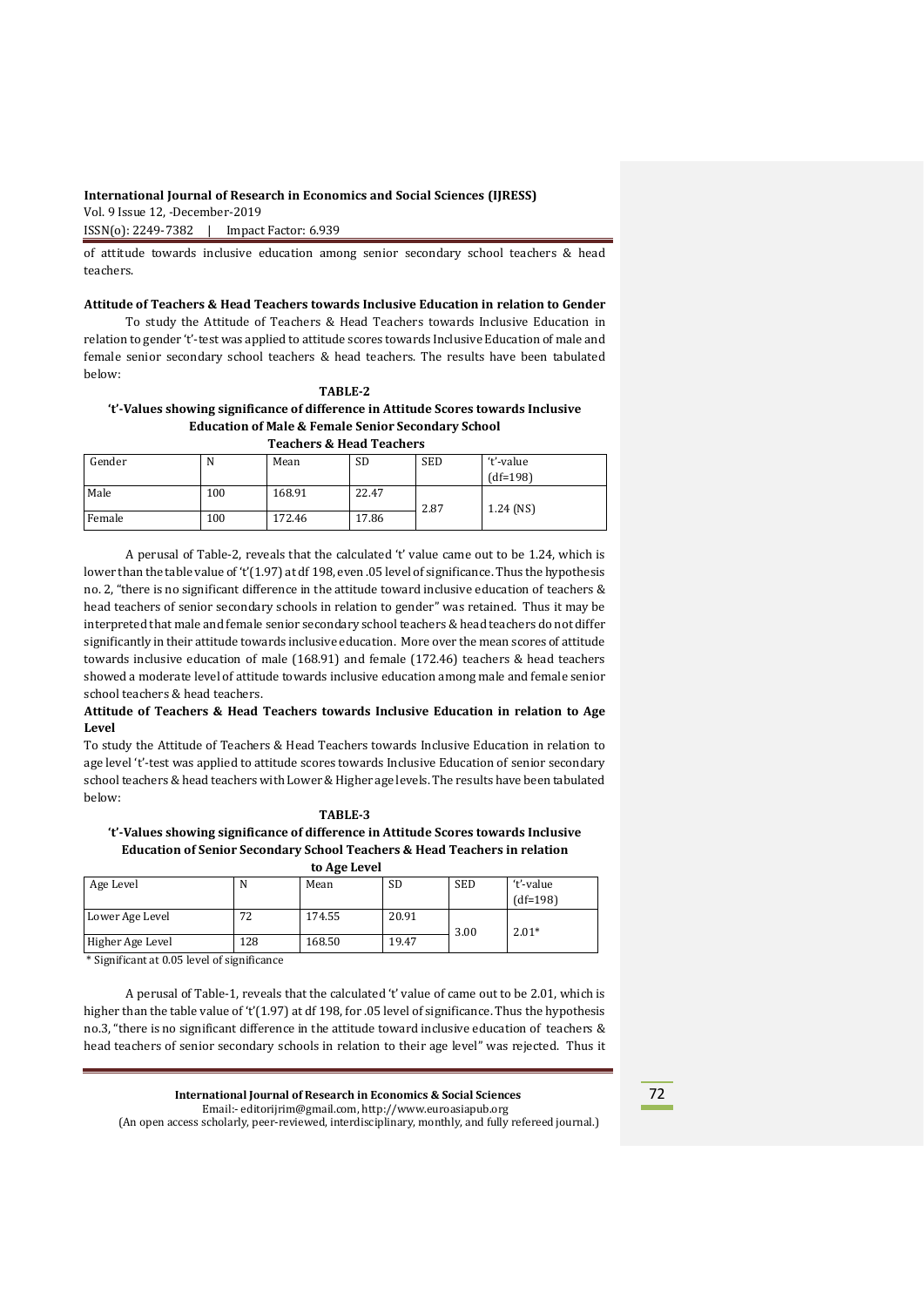ISSN(o): 2249-7382 | Impact Factor: 6.939

may be interpreted that senior secondary school teachers & head teachers with lower & higher age levels differ significantly in their attitude towards inclusive education. More over the mean scores of attitude towards inclusive education of teachers & head teachers with lower age level were higher found to be higher than the teachers & head teachers with higher age level. Therefore it may be concluded that teachers & head teachers with lower age level possess significantly higher level of attitude towards inclusive education as compared to teachers & head teachers with higher age levels. Further the mean scores of attitude towards inclusive education of teachers & head teachers with lower age level (174.55) & higher age level (168.50) suggested that teachers & head teachers of senior secondary schools possess a moderate level of attitude towards inclusive education.





# **Attitude of Teachers & Head Teachers towards Inclusive Education in relation to Training in Inclusive Education**

To study the Attitude of Teachers & Head Teachers towards Inclusive Education in relation to training in inclusive education, 't'-test was applied to attitude scores towards Inclusive Education of trained & untrained senior secondary school teachers & head teachers. The results have been tabulated below:

# **TABLE-4**

**'t'-Values showing significance of difference in Attitude Scores towards Inclusive Education of Senior Secondary School Teachers & Head Teachers in relation to Training in Inclusive Education**

| Training in Inclusive<br>Education | N   | Mean   | SD    | <b>SED</b> | 't'-value<br>$(df=198)$ |
|------------------------------------|-----|--------|-------|------------|-------------------------|
| Trained                            | 38  | 172.53 | 16.66 | 3.17       | $0.72$ (NS)             |
| Untrained                          | 162 | 170.25 | 21.11 |            |                         |

A perusal of Table-4, reveals that the calculated 't' value came out to be 0.72, which is lower than the table value of 't' (1.97) at df 198, even at .05 level of significance. Thus the hypothesis no.4, "there is no significant difference in the attitude toward inclusive education of teachers & head teachers of senior secondary schools in relation to training in inclusive education" was retained. Thus it may be interpreted that trained & untrained senior secondary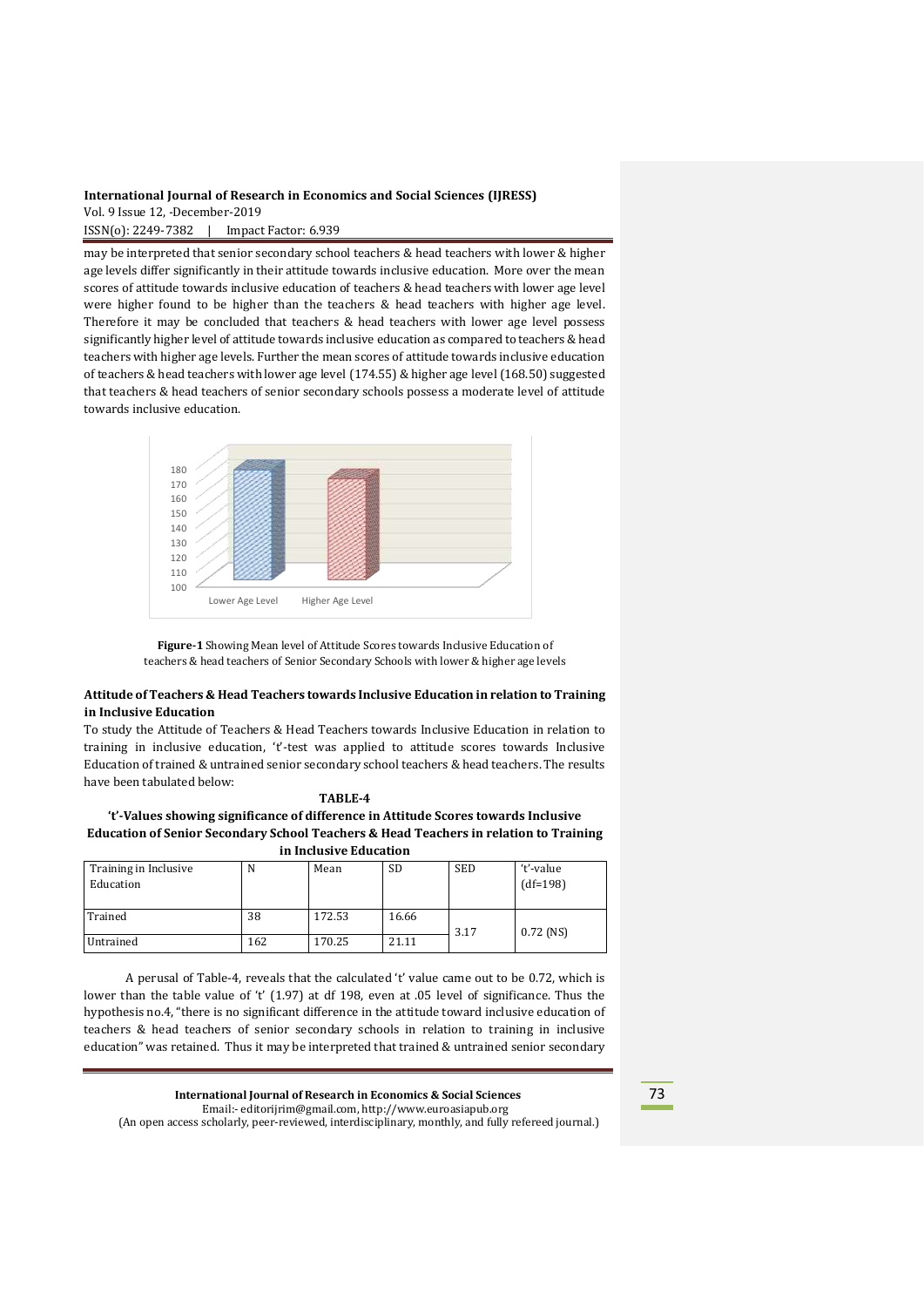ISSN(o): 2249-7382 | Impact Factor: 6.939

school teachers & head teachers do not differ significantly in their attitude toward inclusive education. More over the mean scores of attitude towards inclusive education of trained (172.53) and untrained (170.25) teachers & head teachers indicated a moderate level of attitude towards inclusive education among trained and untrained senior secondary school teachers & head teachers.

# **CONCLUSIONS**

After the analysis and interpretation of data, the following conclusions were laid down:

- 1. Teachers & head teachers of senior secondary schools do not differ significantly in their attitude towards inclusive education. Moreover teachers & head teachers of senior secondary schools possess a moderate attitude towards inclusive education.
- 2. Male and Female senior secondary school teachers & head teachers do not differ significantly in their attitude towards inclusive education. Moreover male and female senior secondary school teachers possess a moderate attitude towards inclusive education.
- 3. Senior secondary school teachers & head teachers with lower & higher age levels differ significantly in their attitude towards inclusive education. Senior secondary school teachers & Head teachers with lower age level possess a higher level of attitude towards inclusive education as compared to teachers & head teachers with higher age level. Moreover senior secondary school teachers & head teachers with lower and higher age levels possess a moderate level of attitude toward inclusive education.
- 4. Senior secondary school teachers & head teachers do not differ significantly in their attitude towards inclusive education in relation to training in inclusive education. Moreover senior secondary school trained and untrained teachers & head teachers possess a moderate attitude towards inclusive education.

#### **EDUCATIONAL IMPLICATIONS**

There is no doubt that with the philosophical orientation of today's educational system in India every classroom will possibly have a student with special needs and every teacher will possibly have to meet the needs of these students. This will necessitate that teachers have right attitudes and appropriate knowledge and skills to meet the challenges that they will encounter in their classrooms. It is clearly evident from the conclusions of the study that senior secondary school teachers & head teachers possess a moderate attitude towards inclusive education. A positive teacher attitude towards inclusive education among teachers & head teachers is a prerequisite to implement successfully the government policies & schemes of inclusive education at the school level. A moderate teacher attitude towards inclusive education among secondary school teachers is responsible for the existing problems in inclusive education today. Type of teacher & gender were not found to have a significant effect of teacher attitude towards inclusive education. The study also revealed that training in inclusive education didn't influence the teacher attitude towards inclusive education significantly which is contrary to the findings of Schmidt and Vrhovnik (2015) that teachers without training for work with SN students had a lower level of agreement with respect to support and assistance at educational work with SN students in comparison with trained teachers. Inadequate training in special education, lack of resources, and high student–teacher ratio as barriers to successful implementation of inclusive education (Mukhopadhyay et al., 2012).

 Further the teachers with lower age levels were found to have a significantly higher attitude towards inclusion as compared to higher age levels which indicates the experimental

**International Journal of Research in Economics & Social Sciences** Email:- editorijrim@gmail.com, http://www.euroasiapub.org (An open access scholarly, peer-reviewed, interdisciplinary, monthly, and fully refereed journal.)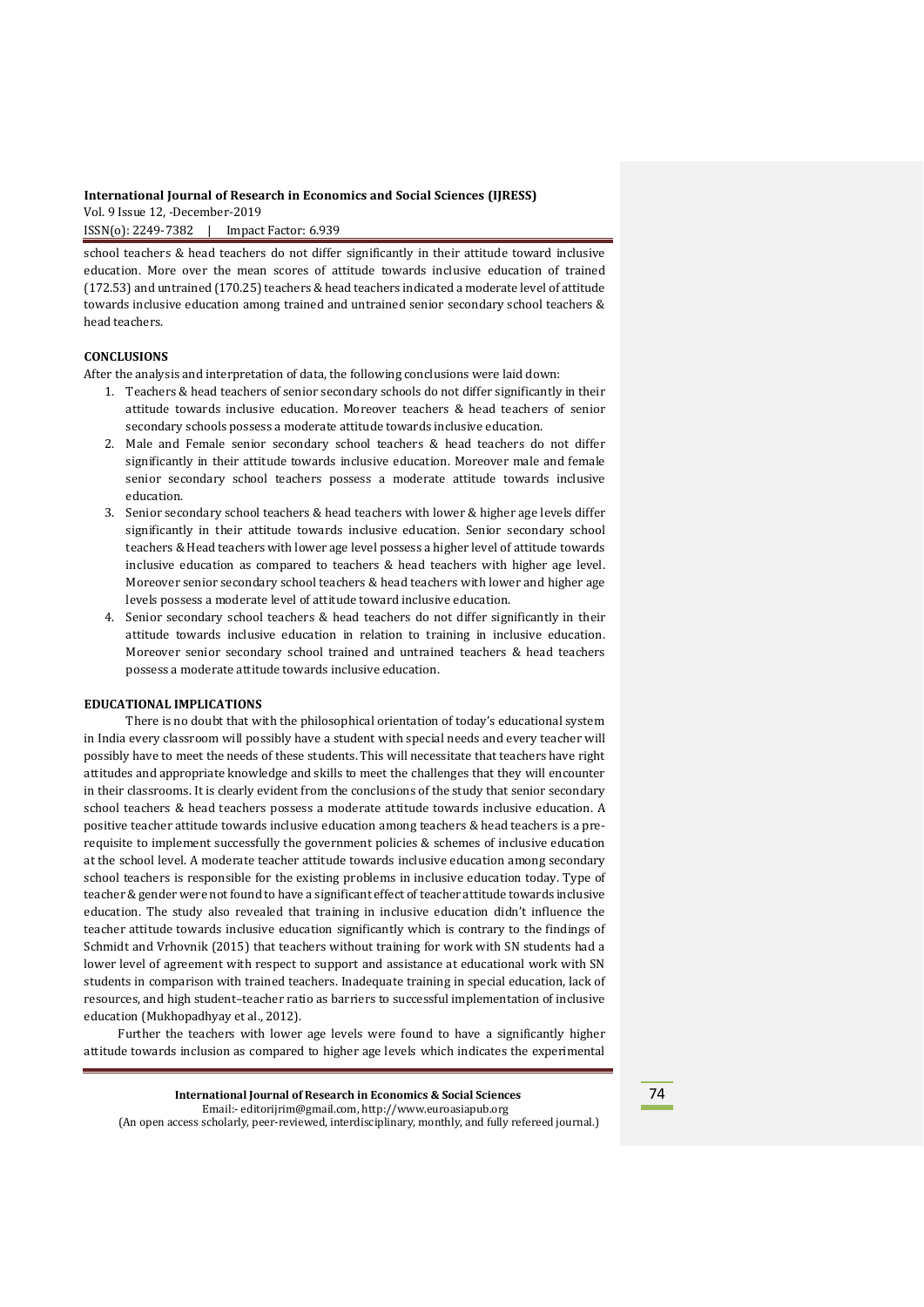ISSN(o): 2249-7382 | Impact Factor: 6.939

attitude of the youngsters. So developing a positive attitude towards inclusive education in teachers with lower level of age is much easier than those with higher age levels. Moreover the teachers with both levels also possess a moderate attitude towards inclusion. A lower level of attitude among the teachers & head teachers may be due to lack of sensitization component of the training or the inadequate training itself towards the issue.

 It is a well known fact that the teachers who are highly sensitized & well trained are more likely to CWSN friendly and develop a positive attitude toward inclusion than those of teachers possessing low levels of sensitization. Therefore it is imperative to find the causes for prevailing moderate level of teacher attitude towards inclusive education among school teachers & head teachers which may be inadequate training in inclusive education, frequent transfers, over crowed classes, inadequate physical facilities, lack of audio-visual equipment and infrastructural facilities, lack of know-how to use modern classroom methods and instruction & need of training in inclusive education etc. There is a dire need to raise the level of teacher attitude toward inclusive education among teachers. The transforming teacher attitudes in a positive manner will increase the inclusiveness for a large number of students with disabilities (Beacham & Rouse, 2012; Das et al., 2013).

 Intensive training in special education is required for all regular education teachers so as to be effective in an inclusive education setting (Shah et al., 2014). This necessitates the attempts to modify the present scenario of insensitivity & moderate attitude towards inclusive education of teachers. Initiatives must be taken to boost all these factors to develop a positive teacher attitude toward inclusive education. Various sensitization & orientation programmes for the teachers may also help in developing appropriate attitude level among teachers & head teachers. The Government and Policy Makers should take appropriate steps to modify the different policies and ideas of Inclusive education, for its successful implementation of school education system in the state.

## **References**

Alhassan, A.M. (2014). Implementation of Inclusive Education in Ghanaian Primary Schools: A Look at Teachers' Attitudes, American Journal of Educational Research 2(3), pp 142-148.

Alquraini, T. & Gut D. (2012). Critical Components of Successful Inclusion of Students with Severe Disabilities: Literature Review, International Journal of Special Education, 27, pp 42-59.

Ashfaq, M., Bashir, N. & Ashfaq M. (2015). Attitudes of School Heads towards Inclusion of Student with Disabilities in Regular Schools, Journal of Educational Sciences & Research, 2(1), pp 59-70.

Astha, Bhargav, S. & Vats, R. (2012). Inclusive Education for disabled at secondary stage in Haryana: Inputs and action required. International journal of social sciences & interdisciplinary research, 1 (1), pp 1-12.

[http://www.indianresearchjournals.com/pdf/IJSSIR/2012/January/1\\_IJSSIR\\_ASTHA.](http://www.indianresearchjournals.com/pdf/IJSSIR/2012/January/1_IJSSIR_ASTHA) pdf. Accessed 23 November 2019.

Beacham, N. & Rouse, M. (2012). Student teachers' attitudes and beliefs about inclusion and inclusive practice. Journal of Research in Special Educational Needs, 12 (1), pp. 3–11.

Bhatnagar, N. & Das, A. (2014). Attitudes of secondary school teachers towards inclusive education in New Delhi, India, Journal of Research in Special Educational Needs, (4), pp. 255-263.

 Bui, X., Quirk, C., Almazan, S. & Valenti M. (2010). Inclusive education research and Practice, Maryland Coalition for INCLUSIVE EDUCATION, pp 1-14.

#### **International Journal of Research in Economics & Social Sciences** Email:- editorijrim@gmail.com, http://www.euroasiapub.org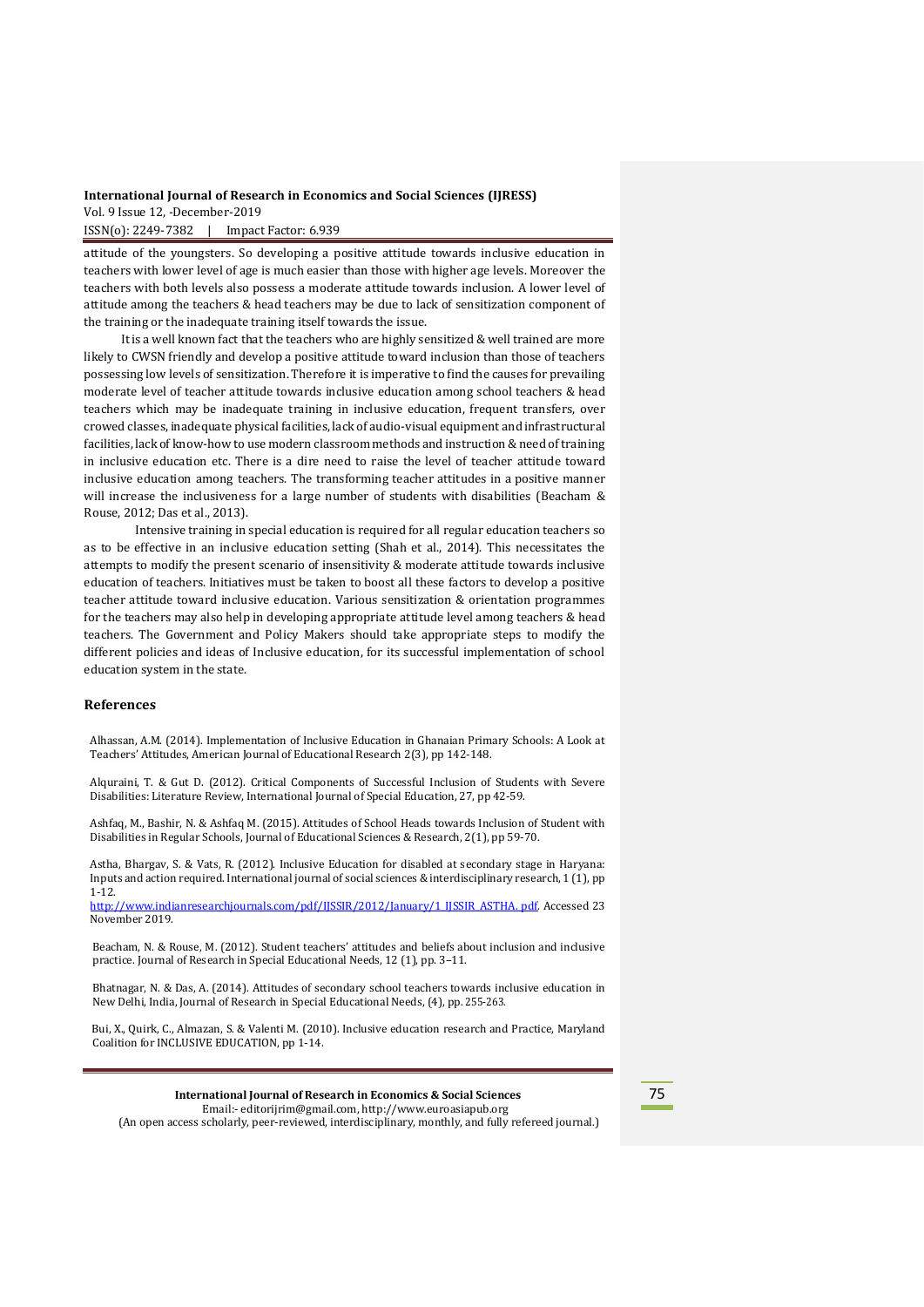ISSN(o): 2249-7382 | Impact Factor: 6.939

[http://www.mcie.org/usermedia/application/6/inclusion\\_works\\_final.pdf.](http://www.mcie.org/usermedia/application/6/inclusion_works_final.pdf) Accessed 26 November 2019.

Das, A.K., Kuyini, A.B. & Desai, I.P. (2013). Inclusive education in India: Are the teachers prepared? International Journal of Special Education, 28(1), pp 27-36. [http://www.internationaljournalofspecialeducation.com/articles.cfm?y=2013&.](http://www.internationaljournalofspecialeducation.com/articles.cfm?y=2013&) Accessed 18 December

2019.

Forlin, C. (2004) Promoting inclusivity in Western Australian schools. International Journal of Inclusive Education, 8(2), 185–202.

Galovic, D., Brojcin, B. & Glumbric N. (2014). The attitude of teachers toward inclusive Education in Vojvodina, International Journal of Inclusive Education, 18(12), pp 1262-1282. Hsien, M., Brown, P.M. & Bortoli A. (2009). Teacher qualifications and attitudes toward inclusion, Australasian Journal of Special Education, 33 (1), pp. 26–41.

Kaur, M. & Kaur K. (2015). Attitude of secondary school teachers towards inclusive education, International journal of behavioural social and movement sciences, 4, pp 1-4.

Khochen, M. & Radford J. (2011). Attitudes of teachers and headteachers towards inclusion in Lebanon, International Journal of Inclusive Education 16(2), pp 139-153. https://www.researchgate.net/publication/233236931 Attitudes of teachers and headteachers towar [ds\\_inclusion\\_in\\_Lebanon.](https://www.researchgate.net/publication/233236931_Attitudes_of_teachers_and_headteachers_towards_inclusion_in_Lebanon) Accessed Feb 15 2020.

Kumar, A. (2016). Exploring the Teachers' Attitudes towards Inclusive Education System: A Study of Indian Teachers, Journal of Education and Practice, 7(4), pp 1-4. [https://www.iiste.org/Journals/index.php/JEP/article/view/34593,](https://www.iiste.org/Journals/index.php/JEP/article/view/34593) Accessed 11 January 2020.

Shah,R., Das, A., Desai, I., & TiwariA. (2014). Teachers' concerns about inclusive education in Ahmedabad, India. Journal of Research in Special Educational Needs, 16(1), pp 34-45.

Tsakiridou, H. & Polyzopoulou, K.(2014).Greek Teachers' Attitudes toward the Inclusion of Students with Special Educational Needs, American Journal of Educational Research, 2(4), pp 208-218. [http://pubs.sciepub.com/education/2/4/6.](http://pubs.sciepub.com/education/2/4/6) Accessed 12 December 2019.

Mukhopadhyay, S., Nenty, H.J. & Abosi O. (2012). Inclusive Education for Learners with Disabilities in Botswana Primary Schools, Sage Open, 2(2), pp 1-9. <https://journals.sagepub.com/doi/full/10.1177/2158244012451584> Accessed 18 November 2019.

Schmidt, M. & Vrhovnik, K. (2015). Attitudes of Teachers Towards the Inclusion of Children With Special Needs in Primary and Secondary Schools, Hrvatska Revija Za Rehabilitacijska Istrazivanja 51(2), pp 16- 30.

Stubbs, S. (2011). An Overview of International Practice in Teacher Education for Inclusion'. A background paper prepared for UNICEF Macedonia. [https://www.academia.edu/12491311/International\\_Practice\\_in\\_Teacher\\_Education.A](https://www.academia.edu/12491311/International_Practice_in_Teacher_Education)ssessed 08

December 2019. The Persons with Disabilities (Equal Opportunities, Protection of Rights and Full Participation) Act, 1995,

published in part II, Section 1 of the Extraordinary Gazette of India, Ministry of Law, Justice and Company Affair.

The Salamanca Statement (1994). The Salamanca World Conference on Special Needs Education: Salamanca, Spain.

World Declaration for education for All. (1990) World Conference on Education for All Meeting Basic Learning Needs Jomtien, Thailand.

| International Journal of Research in Economics & Social Sciences |  |
|------------------------------------------------------------------|--|
| Email:-editorijrim@gmail.com, http://www.euroasiapub.org         |  |